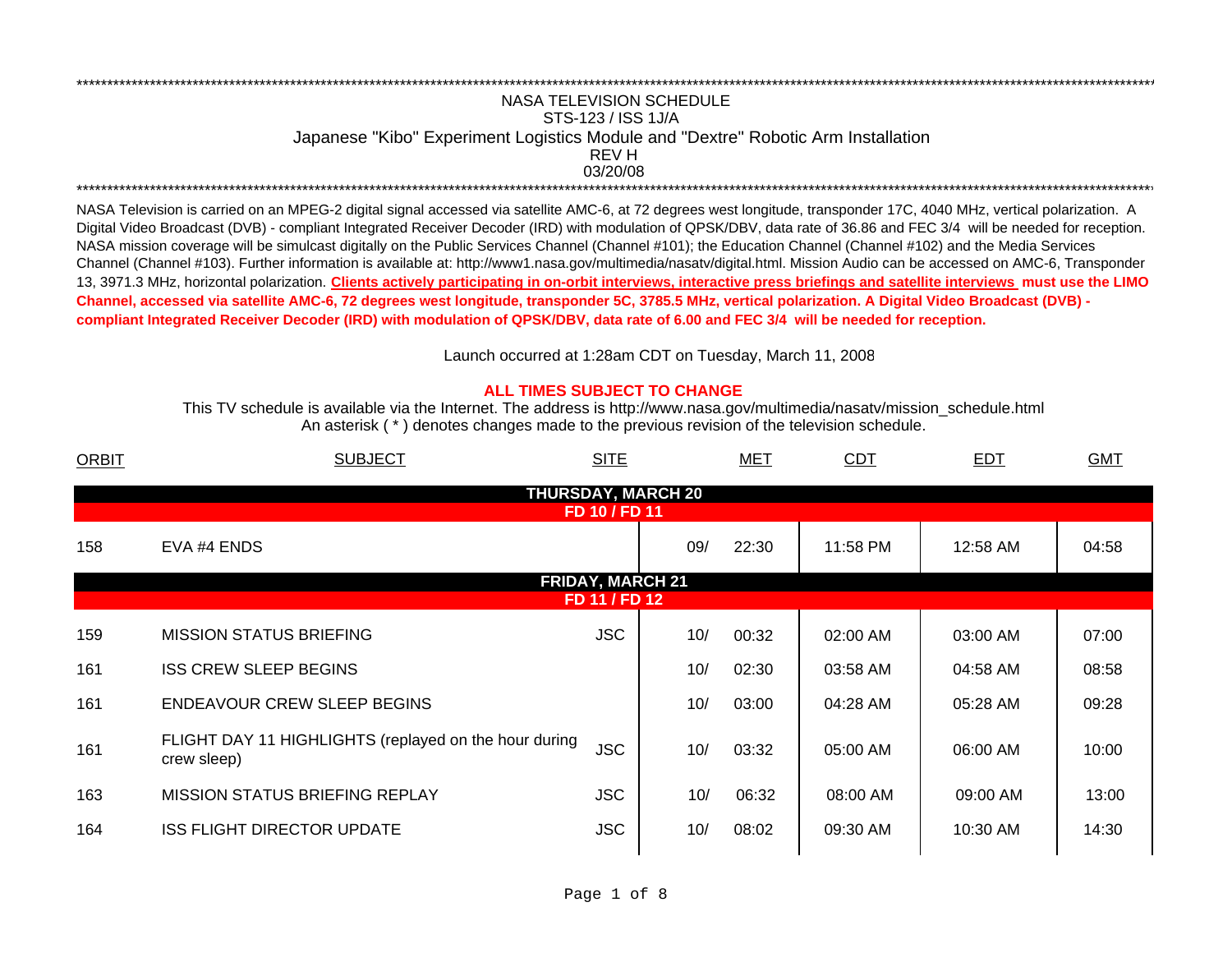| <b>ORBIT</b><br>165 | <b>SUBJECT</b><br><b>VIDEO FILE</b>                                       | <b>SITE</b><br><b>HQ</b> | 10/ | <b>MET</b><br>09:32 | <b>CDT</b><br>11:00 AM | <b>EDT</b><br>12:00 PM | <b>GMT</b><br>16:00 |  |  |  |
|---------------------|---------------------------------------------------------------------------|--------------------------|-----|---------------------|------------------------|------------------------|---------------------|--|--|--|
| 166                 | ISS FLIGHT DIRECTOR UPDATE REPLAY                                         | <b>JSC</b>               | 10/ | 10:32               | 12:00 PM               | 01:00 PM               | 17:00               |  |  |  |
| 166                 | ENDEAVOUR / ISS CREW WAKE UP (begins FD 12)                               |                          | 10/ | 11:00               | 12:28 PM               | 01:28 PM               | 17:28               |  |  |  |
| 168                 | RMS/OBSS LATE INSPECTION OF ENDEAVOUR<br>THERMAL PROTECTION SYSTEM BEGINS |                          | 10/ | 13:35               | 03:03 PM               | 04:03 PM               | 20:03               |  |  |  |
| 169                 | <b>EXPRESS 3 RACK TRANSFER</b>                                            |                          | 10/ | 14:55               | 04:23 PM               | 05:23 PM               | 21:23               |  |  |  |
| 170                 | OBSS KEEP ALIVE EQUIPMENT ASSEMBLY                                        |                          | 10/ | 17:15               | 06:43 PM               | 07:43 PM               | 23:43               |  |  |  |
| 172                 | <b>MISSION STATUS BRIEFING</b>                                            | <b>JSC</b>               | 10/ | 20:32               | 10:00 PM               | 11:00 PM               | 03:00               |  |  |  |
| 174                 | EVA #5 PROCEDURE REVIEW                                                   |                          | 10/ | 22:30               | 11:58 PM               | 12:58 AM               | 04:58               |  |  |  |
|                     | <b>SATURDAY, MARCH 22</b>                                                 |                          |     |                     |                        |                        |                     |  |  |  |
|                     |                                                                           | FD 12 / FD 13            |     |                     |                        |                        |                     |  |  |  |
| 174                 | MOBILE TRANSPORTER MOVES TO WORKSITE 6                                    |                          | 10/ | 23:30               | 12:58 AM               | 01:58 AM               | 05:58               |  |  |  |
| 175                 | BEHNKEN & FOREMAN EVA #5 CAMPOUT BEGINS                                   |                          | 11/ | 00:15               | 01:43 AM               | 02:43 AM               | 06:43               |  |  |  |
| 176                 | <b>ISS CREW SLEEP BEGINS</b>                                              |                          | 11/ | 01:30               | 02:58 AM               | 03:58 AM               | 07:58               |  |  |  |
| 176                 | ENDEAVOUR CREW SLEEP BEGINS                                               |                          | 11/ | 02:00               | 03:28 AM               | 04:28 AM               | 08:28               |  |  |  |
| 176                 | FLIGHT DAY 12 HIGHLIGHTS (replayed on the hour during<br>crew sleep)      | <b>JSC</b>               | 11/ | 02:32               | 04:00 AM               | 05:00 AM               | 09:00               |  |  |  |
| 178                 | <b>MISSION STATUS BRIEFING REPLAY</b>                                     | <b>JSC</b>               | 11/ | 05:32               | 07:00 AM               | 08:00 AM               | 12:00               |  |  |  |
| 179                 | <b>ISS FLIGHT DIRECTOR UPDATE</b>                                         | <b>JSC</b>               | 11/ | 07:02               | 08:30 AM               | 09:30 AM               | 13:30               |  |  |  |
| 181                 | ISS FLIGHT DIRECTOR UPDATE REPLAY                                         | <b>JSC</b>               | 11/ | 09:02               | 10:30 AM               | 11:30 AM               | 15:30               |  |  |  |
| 181                 | ENDEAVOUR / ISS CREW WAKE UP (begins FD 13)                               |                          | 11/ | 10:00               | 11:28 AM               | 12:28 PM               | 16:28               |  |  |  |
| 182                 | EVA #5 PREPARATIONS RESUME                                                |                          | 11/ | 10:40               | 12:08 PM               | 01:08 PM               | 17:08               |  |  |  |
| 185                 | EVA #5 BEGINS                                                             |                          | 11/ | 14:55               | 04:23 PM               | 05:23 PM               | 21:23               |  |  |  |
| 185                 | <b>SSRMS GRAPPLE OBSS</b>                                                 |                          | 11/ | 15:05               | 04:33 PM               | 05:33 PM               | 21:33               |  |  |  |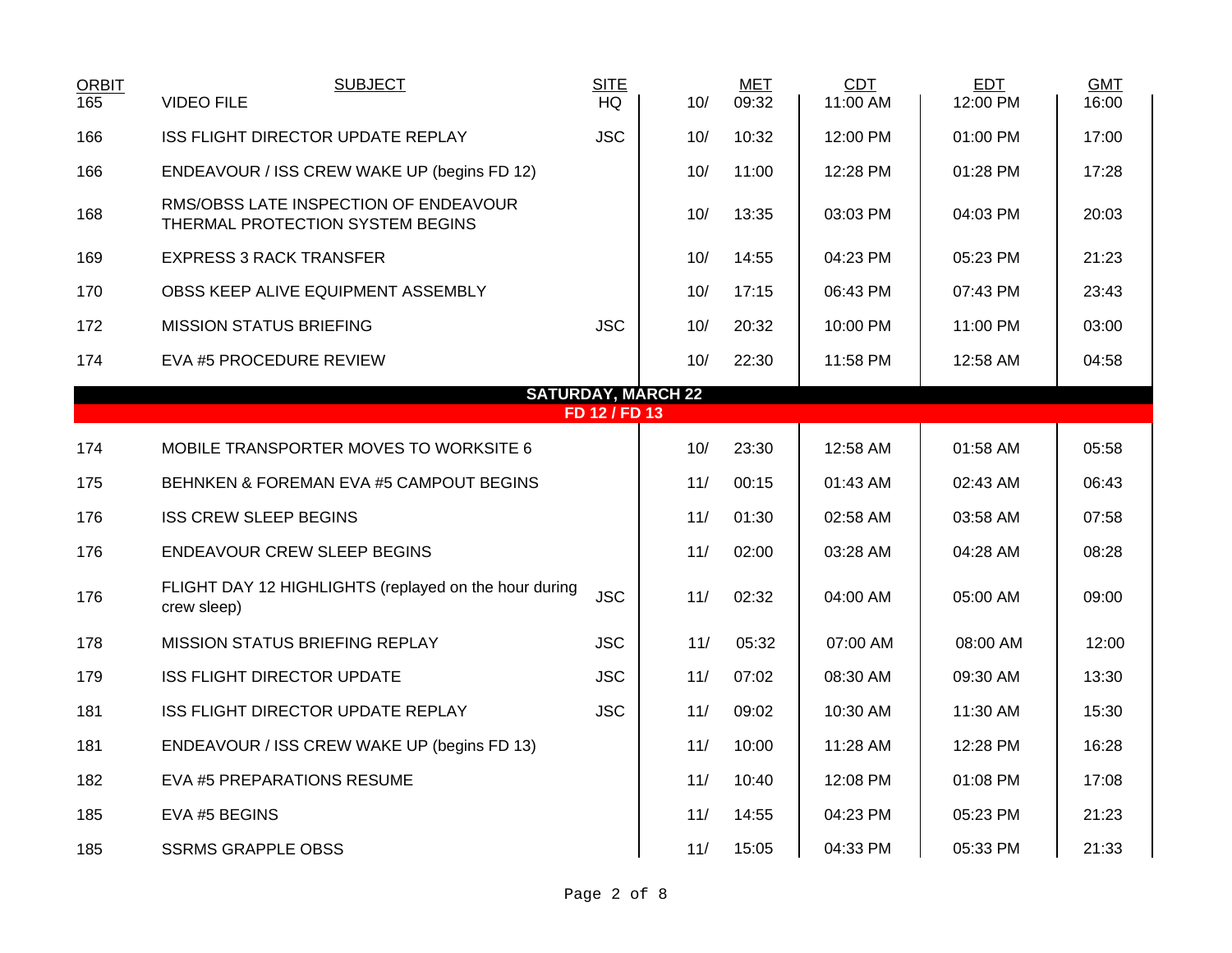| <b>ORBIT</b> | <b>SUBJECT</b>                                                       | <b>SITE</b>             |     | <b>MET</b> | <b>CDT</b> | <b>EDT</b> | <b>GMT</b> |  |  |  |  |
|--------------|----------------------------------------------------------------------|-------------------------|-----|------------|------------|------------|------------|--|--|--|--|
| 185          | $\star$<br>OBSS KAU INSTALLATION BEGINS                              |                         | 11/ | 15:40      | 05:08 PM   | 06:08 PM   | 22:08      |  |  |  |  |
| 185          | OBSS HANDOFF TO EVA CREWMEMBERS                                      |                         | 11/ | 15:50      | 05:18 PM   | 06:18 PM   | 22:18      |  |  |  |  |
| 186          | OBSS STOWAGE ON S1 TRUSS                                             |                         | 11/ | 17:15      | 06:43 PM   | 07:43 PM   | 23:43      |  |  |  |  |
| 187          | MISSE 6 INSTALLATION ON COLUMBUS MODULE<br>$\star$                   |                         | 11/ | 18:30      | 07:58 PM   | 08:58 PM   | 00:58      |  |  |  |  |
| 189          | EVA #5 ENDS                                                          |                         | 11/ | 21:25      | 10:53 PM   | 11:53 PM   | 03:53      |  |  |  |  |
|              | <b>SUNDAY, MARCH 23</b>                                              |                         |     |            |            |            |            |  |  |  |  |
|              |                                                                      | FD 13 / FD 14           |     |            |            |            |            |  |  |  |  |
| 190          | <b>MISSION STATUS BRIEFING</b>                                       | <b>JSC</b>              | 11/ | 23:02      | 12:30 AM   | 01:30 AM   | 05:30      |  |  |  |  |
| 192          | <b>ISS CREW SLEEP BEGINS</b>                                         |                         | 12/ | 01:30      | 02:58 AM   | 03:58 AM   | 07:58      |  |  |  |  |
| 192          | ENDEAVOUR CREW SLEEP BEGINS                                          |                         | 12/ | 02:00      | 03:28 AM   | 04:28 AM   | 08:28      |  |  |  |  |
| 192          | FLIGHT DAY 13 HIGHLIGHTS (replayed on the hour during<br>crew sleep) | <b>JSC</b>              | 12/ | 02:32      | 04:00 AM   | 05:00 AM   | 09:00      |  |  |  |  |
| 194          | <b>MISSION STATUS BRIEFING REPLAY</b>                                | <b>JSC</b>              | 12/ | 05:32      | 07:00 AM   | 08:00 AM   | 12:00      |  |  |  |  |
| 195          | <b>ISS FLIGHT DIRECTOR UPDATE</b>                                    | <b>JSC</b>              | 12/ | 07:02      | 08:30 AM   | 09:30 AM   | 13:30      |  |  |  |  |
| 196          | ISS FLIGHT DIRECTOR UPDATE REPLAY                                    | <b>JSC</b>              | 12/ | 09:02      | 10:30 AM   | 11:30 AM   | 15:30      |  |  |  |  |
| 197          | ENDEAVOUR / ISS CREW WAKE UP (begins FD 14)                          |                         | 12/ | 10:00      | 11:28 AM   | 12:28 PM   | 16:28      |  |  |  |  |
| 198          | CREW OFF DUTY PERIOD BEGINS                                          |                         | 12/ | 13:00      | 02:28 PM   | 03:28 PM   | 19:28      |  |  |  |  |
| 201          | <b>MISSION STATUS BRIEFING</b>                                       | <b>JSC</b>              | 12/ | 16:02      | 05:30 PM   | 06:30 PM   | 22:30      |  |  |  |  |
| 203          | ENDEAVOUR / ISS FINAL TRANSFERS                                      |                         | 12/ | 19:10      | 08:38 PM   | 09:38 PM   | 01:38      |  |  |  |  |
| 204          | RENDEZVOUS TOOLS CHECKOUT                                            |                         | 12/ | 20:20      | 09:48 PM   | 10:48 PM   | 02:48      |  |  |  |  |
| 205          | JOINT CREW NEWS CONFERENCE                                           | <b>ISS KU</b>           | 12/ | 21:50      | 11:18 PM   | 12:18 AM   | 04:18      |  |  |  |  |
|              |                                                                      | <b>MONDAY, MARCH 24</b> |     |            |            |            |            |  |  |  |  |
|              |                                                                      | FD 14 / FD 15           |     |            |            |            |            |  |  |  |  |

 $\mathbf{I}$ 

 $\mathbf{I}$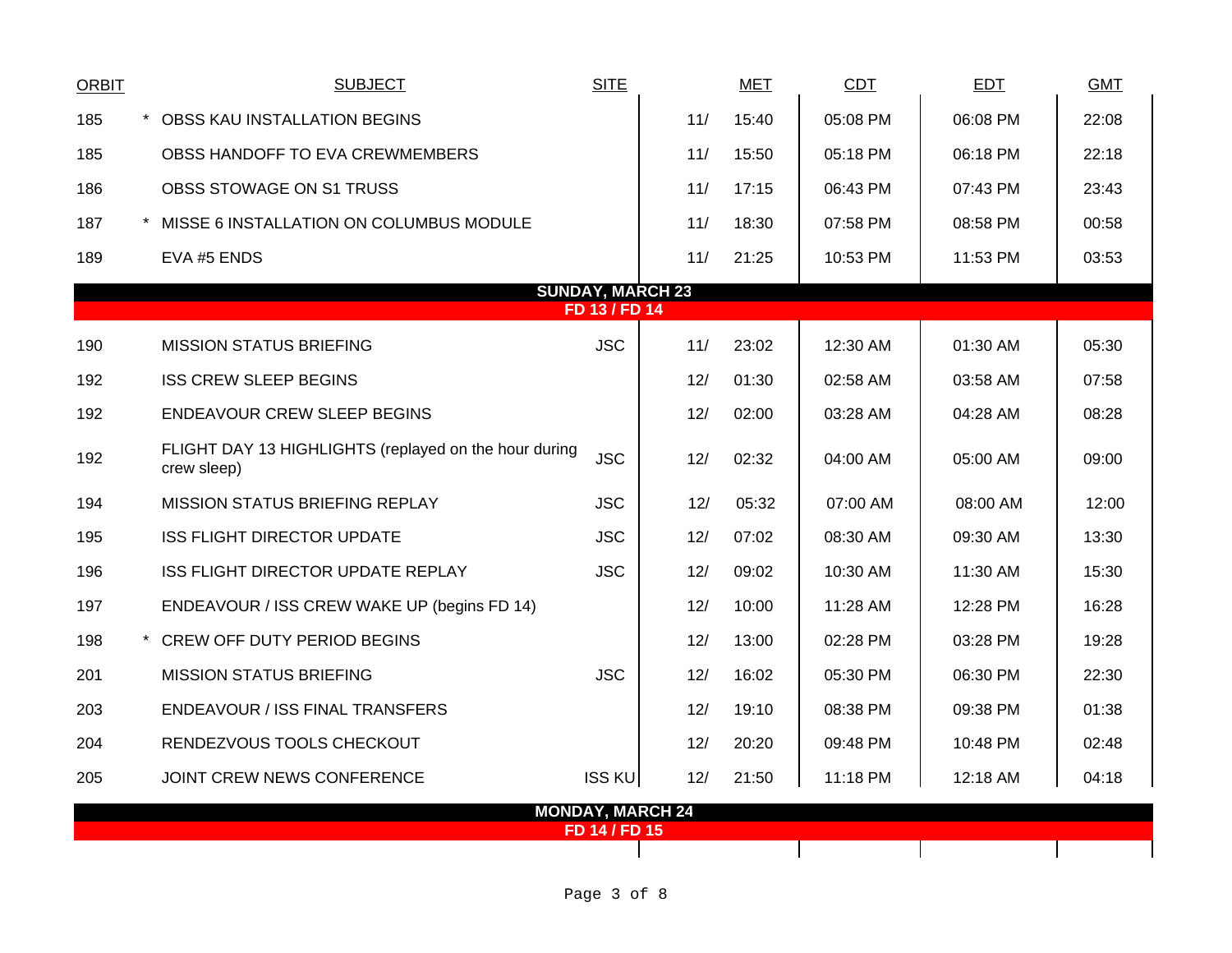| ORBIT<br>206 | <b>SUBJECT</b><br><b>RIGEX ACTIVATION</b>                               | <b>SITE</b>   | 12/                      | <b>MET</b><br>23:15 | CDT<br>12:43 AM | <b>EDT</b><br>01:43 AM | <b>GMT</b><br>05:43 |
|--------------|-------------------------------------------------------------------------|---------------|--------------------------|---------------------|-----------------|------------------------|---------------------|
| 206          | JOINT CREW NEWS CONFERENCE REPLAY WITH<br><b>ENGLISH INTERPRETATION</b> | <b>JSC</b>    | 12/                      | 23:32               | 01:00 AM        | 02:00 AM               | 06:00               |
| 207          | <b>ISS CREW SLEEP BEGINS</b>                                            |               | 13/                      | 00:45               | 02:13 AM        | 03:13 AM               | 07:13               |
| 207          | <b>ENDEAVOUR CREW SLEEP BEGINS</b>                                      |               | 13/                      | 01:15               | 02:43 AM        | 03:43 AM               | 07:43               |
| 208          | FLIGHT DAY 14 HIGHLIGHTS (replayed on the hour during<br>crew sleep)    | <b>JSC</b>    | 13/                      | 01:32               | 03:00 AM        | 04:00 AM               | 08:00               |
| 210          | <b>MISSION STATUS BRIEFING REPLAY</b>                                   | <b>JSC</b>    | 13/                      | 05:32               | 07:00 AM        | 08:00 AM               | 12:00               |
| 211          | <b>ISS FLIGHT DIRECTOR UPDATE</b>                                       | <b>JSC</b>    | 13/                      | 07:02               | 08:30 AM        | 09:30 AM               | 13:30               |
| 212          | * VIDEO FILE                                                            | HQ            | 13/                      | 08:02               | 09:30 AM        | 10:30 AM               | 14:30               |
| 213          | * ENDEAVOUR/ISS CREW WAKE UP (begins FD 15)                             |               | 13/                      | 09:15               | 10:43 AM        | 11:43 AM               | 15:43               |
| 214          | * ISS FLIGHT DIRECTOR UPDATE REPLAY                                     | <b>JSC</b>    | 13/                      | 09:32               | 11:00 AM        | 12:00 PM               | 16:00               |
| 214          | * RIGEX DEACTIVATION                                                    |               | 13/                      | 10:45               | 12:13 PM        | 01:13 PM               | 17:13               |
| 215          | POST MMT BRIEFING                                                       | <b>JSC</b>    | 13/                      | 13:02               | 02:30 PM        | 03:30 PM               | 19:30               |
| 216          | * ENDEAVOUR / ISS FAREWELLS AND HATCH CLOSURE                           |               | 13/                      | 14:45               | 04:13 PM        | 05:13 PM               | 21:13               |
| 217          | * CENTERLINE CAMERA MOUNT                                               |               | 13/                      | 16:15               | 05:43 PM        | 06:43 PM               | 22:43               |
| 218          | ENDEAVOUR / ISS UNDOCKING (may not be televised<br>live)                |               | 13/                      | 17:28               | 06:56 PM        | 07:56 PM               | 23:56               |
| 218          | * ISS FLYAROUND (may not be televised live)                             |               | 13/                      | 17:53               | 07:21 PM        | 08:21 PM               | 00:21               |
| 219          | * FINAL SEPARATION FROM ISS                                             |               | 13/                      | 19:11               | 08:39 PM        | 09:39 PM               | 01:39               |
| 220          | * VTR PLAYBACK OF UNDOCKING                                             |               | 13/                      | 20:00               | 09:28 PM        | 10:28 PM               | 02:28               |
| 220          | * MISSION STATUS BRIEFING                                               | <b>JSC</b>    | 13/                      | 20:02               | 09:30 PM        | 10:30 PM               | 02:30               |
|              |                                                                         | FD 15 / FD 16 | <b>TUESDAY, MARCH 25</b> |                     |                 |                        |                     |
|              |                                                                         |               |                          |                     |                 |                        |                     |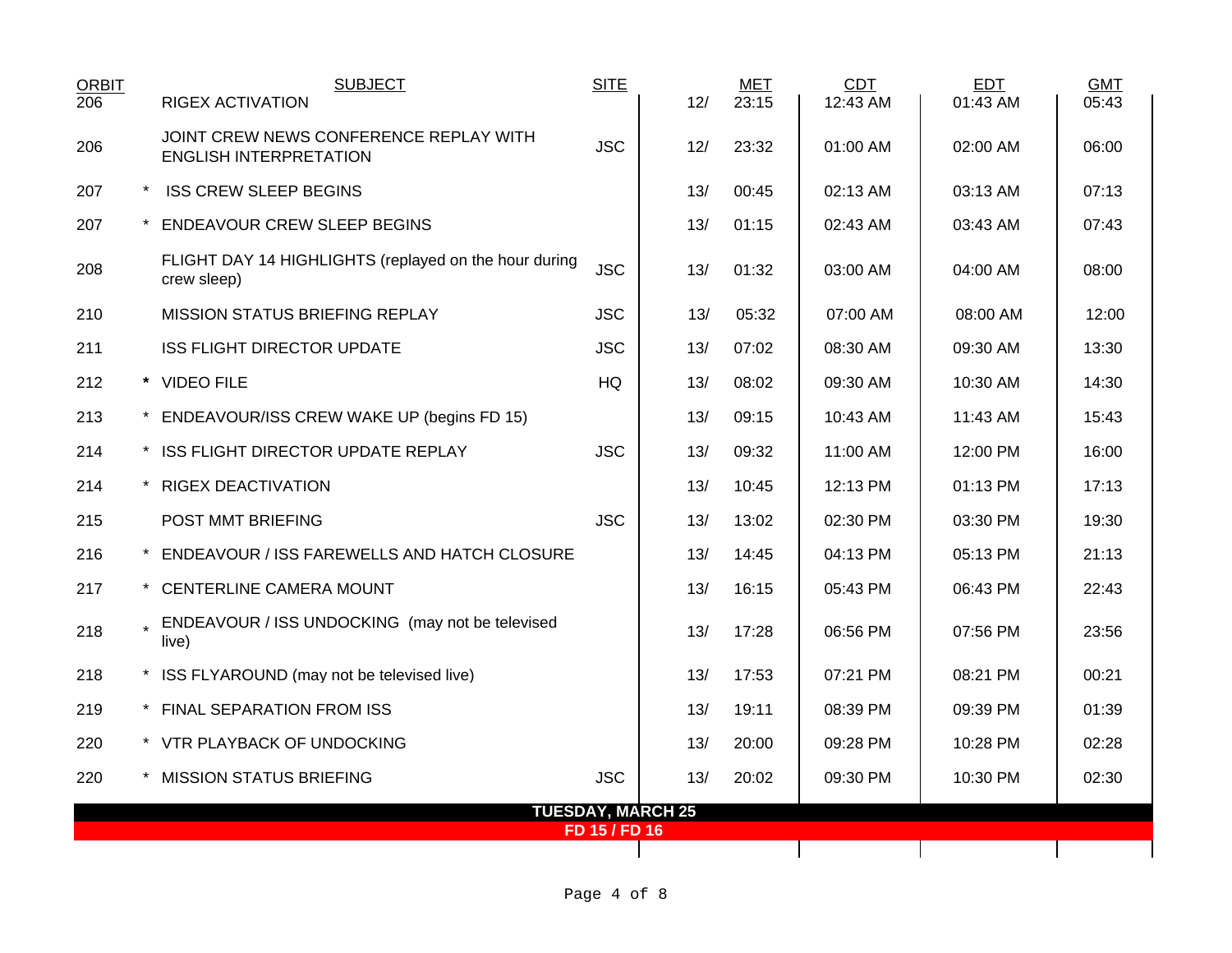| <b>ORBIT</b><br>223 | <b>SUBJECT</b><br><b>ENDEAVOUR CREW SLEEP BEGINS</b>                   | <b>SITE</b>   | 14/                        | <b>MET</b><br>00:30 | <b>CDT</b><br>01:58 AM | <b>EDT</b><br>02:58 AM | <b>GMT</b><br>06:58 |
|---------------------|------------------------------------------------------------------------|---------------|----------------------------|---------------------|------------------------|------------------------|---------------------|
| 223                 | FLIGHT DAY 15 HIGHLIGHTS (replayed on the hour during<br>crew sleep)   | <b>JSC</b>    | 14/                        | 00:32               | 02:00 AM               | 03:00 AM               | 07:00               |
| 226                 | MISSION STATUS BRIEFING REPLAY                                         | <b>JSC</b>    | 14/                        | 05:32               | 07:00 AM               | 08:00 AM               | 12:00               |
| 228                 | * ENDEAVOUR CREW WAKE UP (begins FD 16)                                |               | 14/                        | 08:30               | 09:58 AM               | 10:58 AM               | 14:58               |
| 229                 | * VIDEO FILE                                                           | <b>HQ</b>     | 14/                        | 09:02               | 10:30 AM               | 11:30 AM               | 15:30               |
| 230                 | * CABIN STOWAGE BEGINS                                                 |               | 14/                        | 11:30               | 12:58 PM               | 01:58 PM               | 17:58               |
| 230                 | * FCS CHECKOUT                                                         |               | 14/                        | 12:20               | 01:48 PM               | 02:48 PM               | 18:48               |
| 231                 | * RCS HOT FIRE                                                         |               | 14/                        | 13:30               | 02:58 PM               | 03:58 PM               | 19:58               |
| 232                 | CREW DEORBIT PREPARATION BRIEFING                                      |               | 14/                        | 15:10               | 04:38 PM               | 05:38 PM               | 21:38               |
| 233                 | <b>ESA PAO EVENT</b>                                                   | <b>TDRE</b>   | 14/                        | 16:00               | 05:28 PM               | 06:28 PM               | 22:28               |
| 234                 | * CNN / ASSOCIATED PRESS / KTVI-TV, St. Louis, MO                      | <b>TDRE</b>   | 14/                        | 17:40               | 07:08 PM               | 08:08 PM               | 00:08               |
| 235                 | LESA PAO EVENT REPLAY WITH ENGLISH<br><b>INTERPRETATION</b>            | <b>JSC</b>    | 14/                        | 18:32               | 08:00 PM               | 09:00 PM               | 01:00               |
| 236                 | * MISSION STATUS BRIEFING                                              | <b>JSC</b>    | 14/                        | 19:32               | 09:00 PM               | 10:00 PM               | 02:00               |
| 236                 | * MIDDECK RECUMBENT SEAT SETUP FOR EYHARTS                             |               | 14/                        | 20:30               | 09:58 PM               | 10:58 PM               | 02:58               |
| 236                 | * KU BAND ANTENNA STOWAGE                                              |               | 14/                        | 20:50               | 10:18 PM               | 11:18 PM               | 03:18               |
|                     |                                                                        | FD 16 / FD 17 | <b>WEDNESDAY, MARCH 26</b> |                     |                        |                        |                     |
|                     |                                                                        |               |                            |                     |                        |                        |                     |
| 239                 | <b>ENDEAVOUR CREW SLEEP BEGINS</b>                                     |               | 15/                        | 00:30               | 01:58 AM               | 02:58 AM               | 06:58               |
| 239                 | . FLIGHT DAY 16 HIGHLIGHTS (replayed on the hour during<br>crew sleep) | <b>JSC</b>    | 15/                        | 00:32               | 02:00 AM               | 03:00 AM               | 07:00               |
| 241                 | <b>MISSION STATUS BRIEFING REPLAY</b>                                  | <b>JSC</b>    | 15/                        | 05:32               | 07:00 AM               | 08:00 AM               | 12:00               |
| 244                 | * ENDEAVOUR CREW WAKE UP (begins FD 17)                                |               | 15/                        | 08:30               | 09:58 AM               | 10:58 AM               | 14:58               |
|                     |                                                                        |               |                            |                     |                        |                        |                     |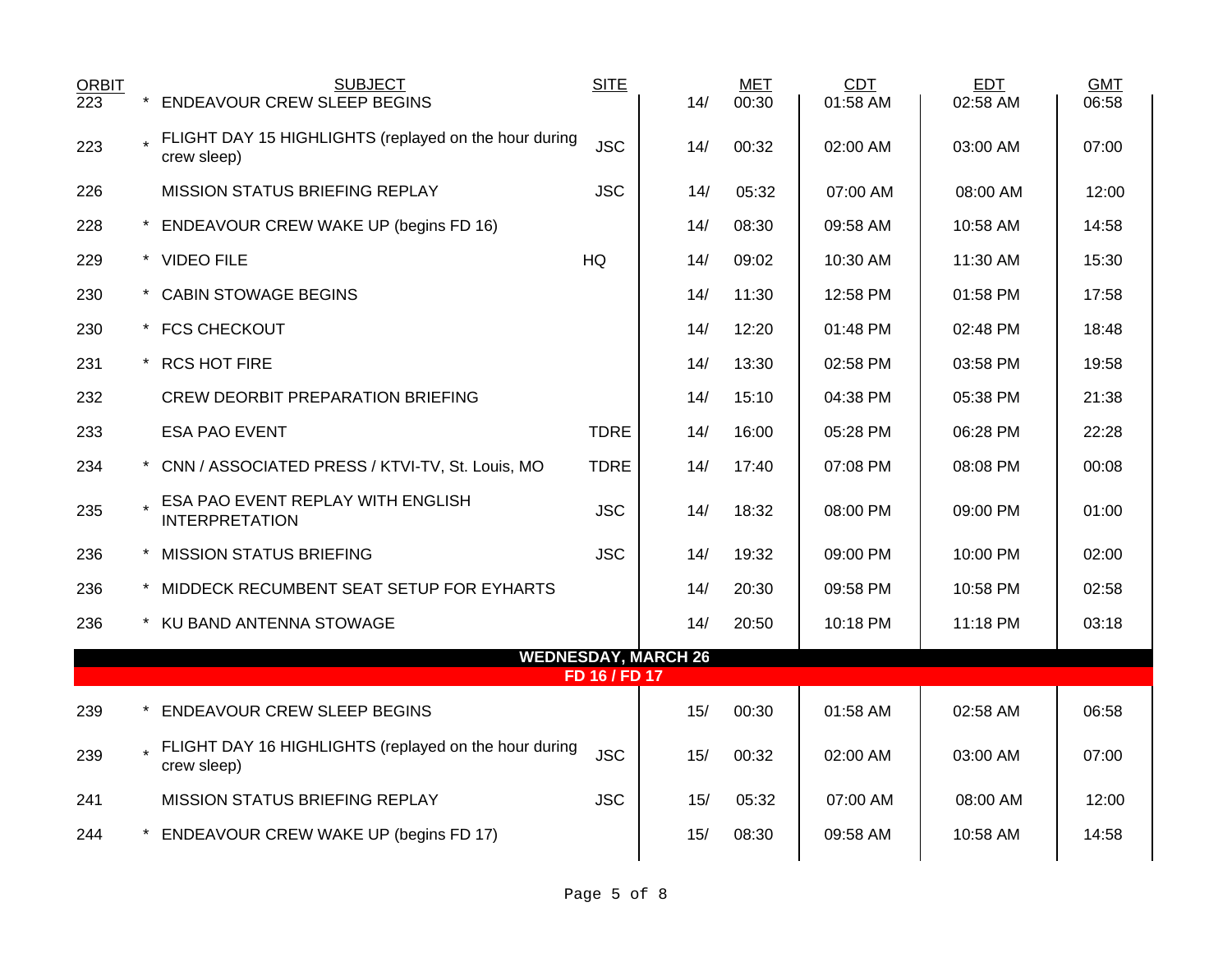| <b>ORBIT</b><br>244 | <b>SUBJECT</b><br>* VIDEO FILE                                     | <b>SITE</b><br>HQ | 15/                       | <b>MET</b><br>09:02 | <b>CDT</b><br>10:30 AM | <b>EDT</b><br>11:30 AM | <b>GMT</b><br>15:30 |
|---------------------|--------------------------------------------------------------------|-------------------|---------------------------|---------------------|------------------------|------------------------|---------------------|
| 246                 | * DEORBIT PREPARATIONS BEGIN                                       |                   | 15/                       | 11:30               | 12:58 PM               | 01:58 PM               | 17:58               |
| 247                 | * PAYLOAD BAY DOOR CLOSING                                         |                   | 15/                       | 12:51               | 02:19 PM               | 03:19 PM               | 19:19               |
| 249                 | * DEORBIT BURN                                                     |                   | 15/                       | 15:31               | 04:59 PM               | 05:59 PM               | 21:59               |
| 250                 | * MILA C-BAND RADAR ACQUISITION OF ENDEAVOUR                       |                   | 15/                       | 16:20               | 05:48 PM               | 06:48 PM               | 22:48               |
| 250                 | * KSC LANDING                                                      | <b>KSC</b>        | 15/                       | 16:33               | 06:01 PM               | 07:01 PM               | 23:01               |
|                     | POST-LANDING NEWS CONFERENCE                                       | <b>KSC</b>        |                           |                     | NET L+2 HRS.           |                        |                     |
|                     | ENTRY FLIGHT CONTROL TEAM VIDEO REPLAY                             | <b>JSC</b>        |                           |                     | NET L+3 HRS.           |                        |                     |
|                     | STS-123 MISSION HIGHLIGHTS VIDEO REPLAY                            | <b>JSC</b>        |                           |                     | NET L+3.5 HRS.         |                        |                     |
|                     | VIDEO B-ROLL OF EYHARTS IN CREW QUARTERS<br>(pending availability) | <b>KSC</b>        |                           |                     | NET L+6.5 HRS.         |                        |                     |
|                     |                                                                    |                   |                           |                     |                        |                        |                     |
|                     |                                                                    |                   | <b>THURSDAY, MARCH 27</b> |                     |                        |                        |                     |
|                     | STS-123 CREW NEWS CONFERENCE (may be<br>postponed or cancelled)    | <b>KSC</b>        |                           |                     | 12:30 PM               | 01:30 PM               | 17:30               |
|                     |                                                                    |                   |                           |                     |                        |                        |                     |
|                     |                                                                    |                   |                           |                     |                        |                        |                     |
|                     |                                                                    |                   |                           |                     |                        |                        |                     |
|                     |                                                                    |                   |                           |                     |                        |                        |                     |
|                     |                                                                    |                   |                           |                     |                        |                        |                     |
|                     |                                                                    |                   |                           |                     |                        |                        |                     |
|                     |                                                                    |                   |                           |                     |                        |                        |                     |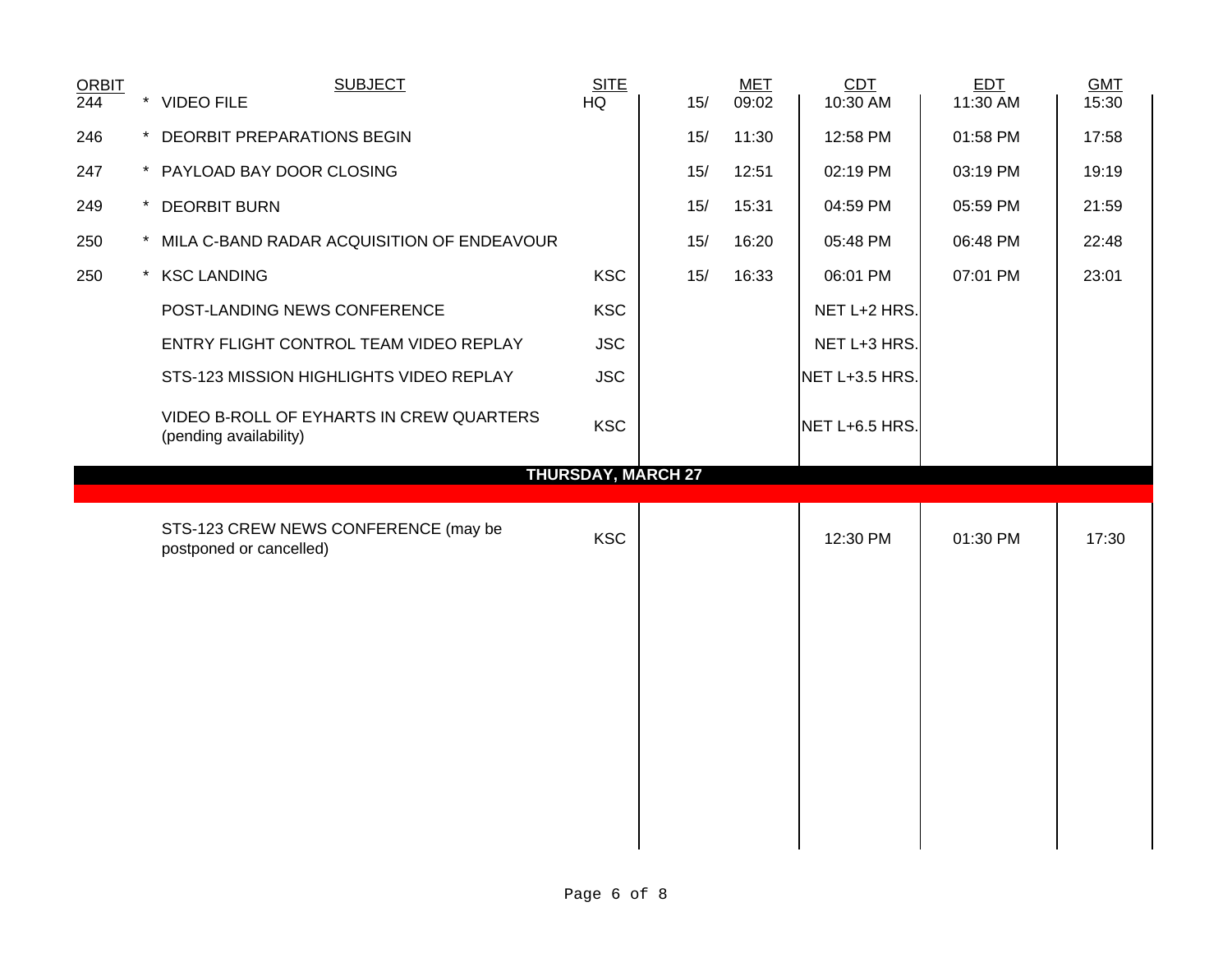| <b>ORBIT</b>        | <b>SUBJECT</b>                                                                                              | <b>SITE</b>                | <b>MET</b> | <b>CDT</b> | <b>EDT</b> | <b>GMT</b> |
|---------------------|-------------------------------------------------------------------------------------------------------------|----------------------------|------------|------------|------------|------------|
|                     |                                                                                                             |                            |            |            |            |            |
|                     |                                                                                                             | <b>DEFINITION OF TERMS</b> |            |            |            |            |
|                     |                                                                                                             |                            |            |            |            |            |
| ACBM:               | Active Common Berthing Mechanism                                                                            |                            |            |            |            |            |
| AMC:                | <b>Americom Satellite</b>                                                                                   |                            |            |            |            |            |
| CLPA:               | Camera Light Pan/Tilt Assembly                                                                              |                            |            |            |            |            |
|                     | Columbus: European Laboratory on ISS                                                                        |                            |            |            |            |            |
| CST:                | <b>Central Standard Time</b>                                                                                |                            |            |            |            |            |
| EST:                | <b>Eastern Standard Time</b>                                                                                |                            |            |            |            |            |
| DCSU:               | Direct Current Switching Unit on ISS                                                                        |                            |            |            |            |            |
| Destiny:<br>DEXTRE: | U.S. Laboratory on ISS<br>Special Purpose Dexterous Manipulator (SPDM)                                      |                            |            |            |            |            |
| DTO:                | <b>Detailed Test Objective</b>                                                                              |                            |            |            |            |            |
| EMU:                | <b>Extravehicular Mobility Unit</b>                                                                         |                            |            |            |            |            |
| <b>ESP-2:</b>       | External Stowage Platform #2 on ISS Airlock                                                                 |                            |            |            |            |            |
| ESA:                | European Space Agency                                                                                       |                            |            |            |            |            |
| EVA:                | <b>Extravehicular Activity</b>                                                                              |                            |            |            |            |            |
| FCS:                | <b>Flight Contol System</b>                                                                                 |                            |            |            |            |            |
| FD:                 | <b>Flight Day</b>                                                                                           |                            |            |            |            |            |
| FG:                 | French Guiana                                                                                               |                            |            |            |            |            |
| GMT:                | <b>Greenwich Mean Time</b>                                                                                  |                            |            |            |            |            |
| Harmony:            | Connecting Node 2 on ISS                                                                                    |                            |            |            |            |            |
| HQ:                 | <b>NASA Headquarters</b>                                                                                    |                            |            |            |            |            |
| ISS:                | <b>International Space Station</b>                                                                          |                            |            |            |            |            |
| <b>JAXA</b>         | Japanese Aerospace Exploration Agency                                                                       |                            |            |            |            |            |
| <b>JLP</b>          | Japanese Logistics Pressurized Segment of Kibo                                                              |                            |            |            |            |            |
| JSC:                | Johnson Space Center                                                                                        |                            |            |            |            |            |
| KAU:                | <b>Keep Alive Umbilical</b>                                                                                 |                            |            |            |            |            |
| KSC:                | Kennedy Space Center                                                                                        |                            |            |            |            |            |
| L:<br>LIMO:         | Launch or Landing time<br>Live Interview Media Outlet channel                                               |                            |            |            |            |            |
| LWAPA:              | Lightweight Adapter Plate Assembly                                                                          |                            |            |            |            |            |
| MBS:                | Mobile Base System                                                                                          |                            |            |            |            |            |
| MECO:               | Main Engine Cut-Off                                                                                         |                            |            |            |            |            |
| MET:                | Mission Elapsed Time, which begins at the moment of launch and is read: DAYS/HOURS:MINUTES. LAUNCH=00/00:00 |                            |            |            |            |            |
| <b>MILA</b>         | Merritt Island, Florida Tracking Station                                                                    |                            |            |            |            |            |
| MISSE:              | Materials International Space Station Experiment                                                            |                            |            |            |            |            |
| MMT:                | <b>Mission Management Team</b>                                                                              |                            |            |            |            |            |
| MS:                 | <b>Mission Specialist</b>                                                                                   |                            |            |            |            |            |
| MT:                 | Mobile Transporter                                                                                          |                            |            |            |            |            |